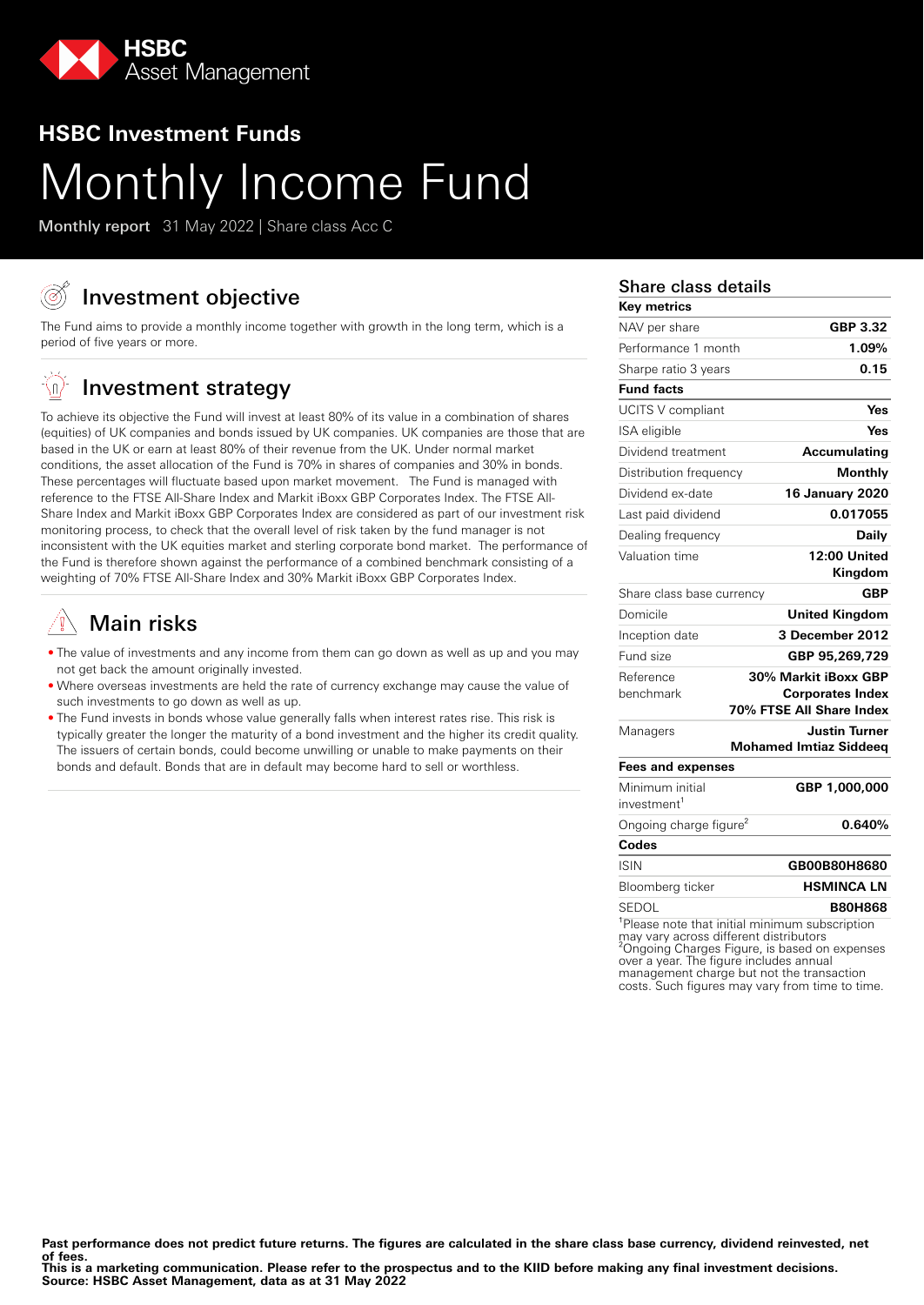#### HSBC Investment Funds Monthly Income Fund Monthly report 31 May 2022 | Share class Acc C



| Performance (%)     | YTD. |      |         | 1 month 3 months 6 months | vear | 3 vears ann | 5 vears ann | 10 years ann |
|---------------------|------|------|---------|---------------------------|------|-------------|-------------|--------------|
| Acc C               | J.66 | 1.09 | 1.53    | 3.74                      | 4.20 | 2.66        | ∣.19        | 5.42         |
| Reference Benchmark |      | 0.09 | $-0.02$ | 0.55                      | 2.33 | 4.09        | 3 1 X       | 7.02         |

| <b>Rolling performance</b><br>$(\%)$ |      |       | 31/05/21- 31/05/20- 31/05/19- 31/05/18- 31/05/17- 31/05/16- 31/05/15- 31/05/14- 31/05/13- 31/05/12-<br>31/05/22 31/05/21 31/05/20 31/05/19 31/05/18 31/05/17 31/05/16 31/05/15 31/05/14 31/05/13 |         |      |       |       |      |      |       |
|--------------------------------------|------|-------|--------------------------------------------------------------------------------------------------------------------------------------------------------------------------------------------------|---------|------|-------|-------|------|------|-------|
| Acc C                                | 4.20 | 16.60 | -10.95                                                                                                                                                                                           | $-2.62$ | 0.71 | 15.55 | -3.66 | 8.18 | 7.13 | 23.84 |
| Reference Benchmark                  | 2.33 | 17 21 | $-5.97$                                                                                                                                                                                          | -0.78   | 451  | 20.31 | -3 40 | 7.99 | 7.38 | 25.00 |

#### **Currency Allocation (%)**



| Asset allocation (%)  | Fund    |
|-----------------------|---------|
| Equity                | 67.85   |
| <b>Fixed Income</b>   | 26.60   |
| Cash                  | 5.53    |
| <b>Future</b>         | 1.04    |
| <b>Futures-OFFSET</b> | $-1.02$ |

Fund

| Top 10 holdings          | Weight (%) |
|--------------------------|------------|
| Shell Plc                | 6.70       |
| <b>BP PLC</b>            | 4.36       |
| AstraZeneca PLC          | 3.54       |
| <b>GSK PLC</b>           | 3.00       |
| <b>HSBC Holdings PLC</b> | 2.93       |
| <b>Barclays PLC</b>      | 2.64       |
| Vodafone Group PLC       | 2.53       |
| Imperial Brands PLC      | 2.32       |
| <b>BAE Systems PLC</b>   | 2.26       |
| NatWest Group PLC        | 2.07       |

#### **Equity sector allocation (%)**



Past performance does not predict future returns. The figures are calculated in the share class base currency, dividend reinvested, net<br>ef face **of fees. Source: HSBC Asset Management, data as at 31 May 2022**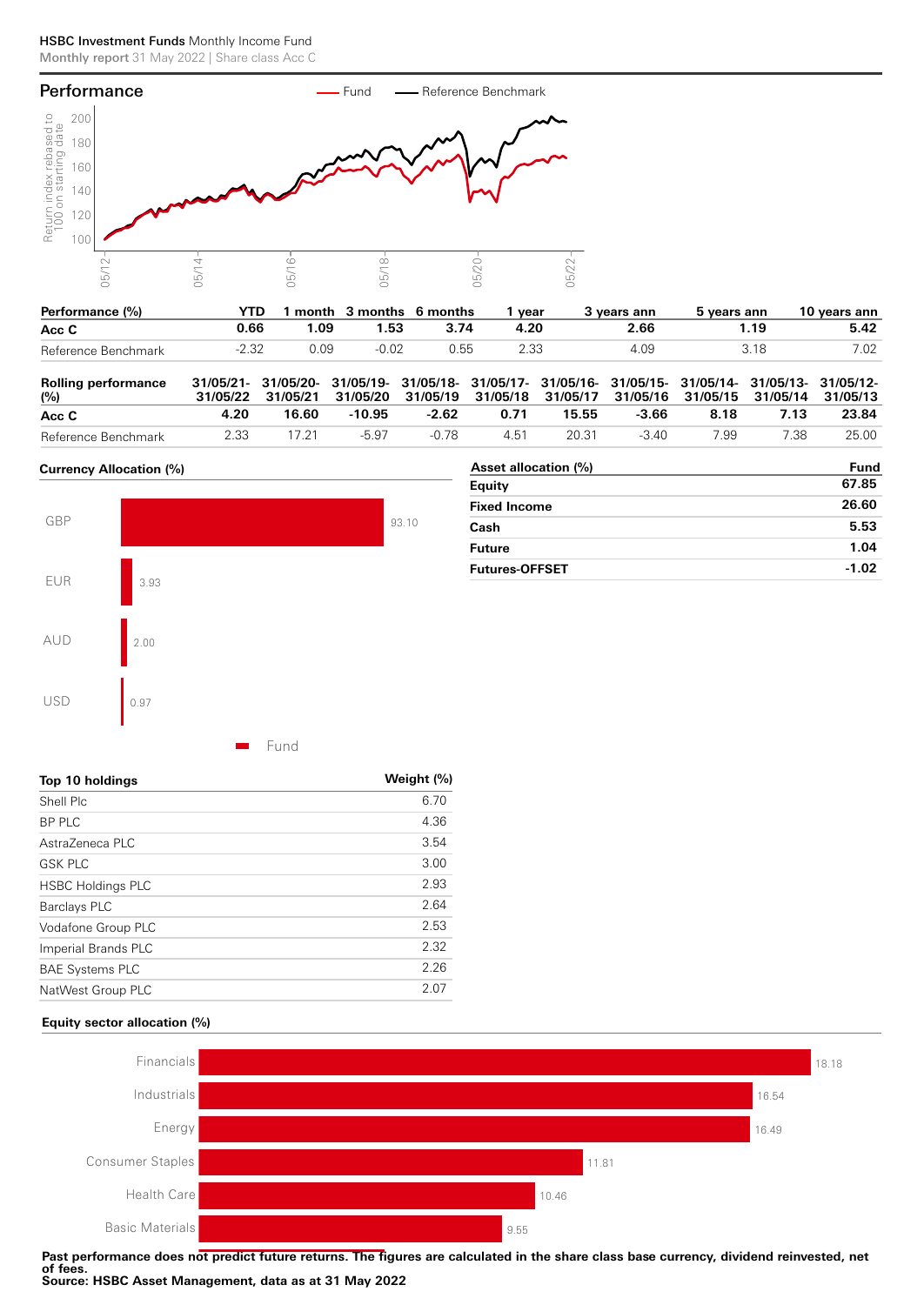#### HSBC Investment Funds Monthly Income Fund

Monthly report 31 May 2022 | Share class Acc C

| Instrument type<br>allocation (%) | Fund  | Reference<br><b>Benchmark</b> | <b>Relative</b> |
|-----------------------------------|-------|-------------------------------|-----------------|
| Corporate Bond                    | 48.82 |                               |                 |
| Euro Medium Term Note             | 28.20 |                               |                 |
| Government Bond                   | 17.37 | $- -$                         |                 |
| Perpetual Bonds                   | 561   | $-$                           |                 |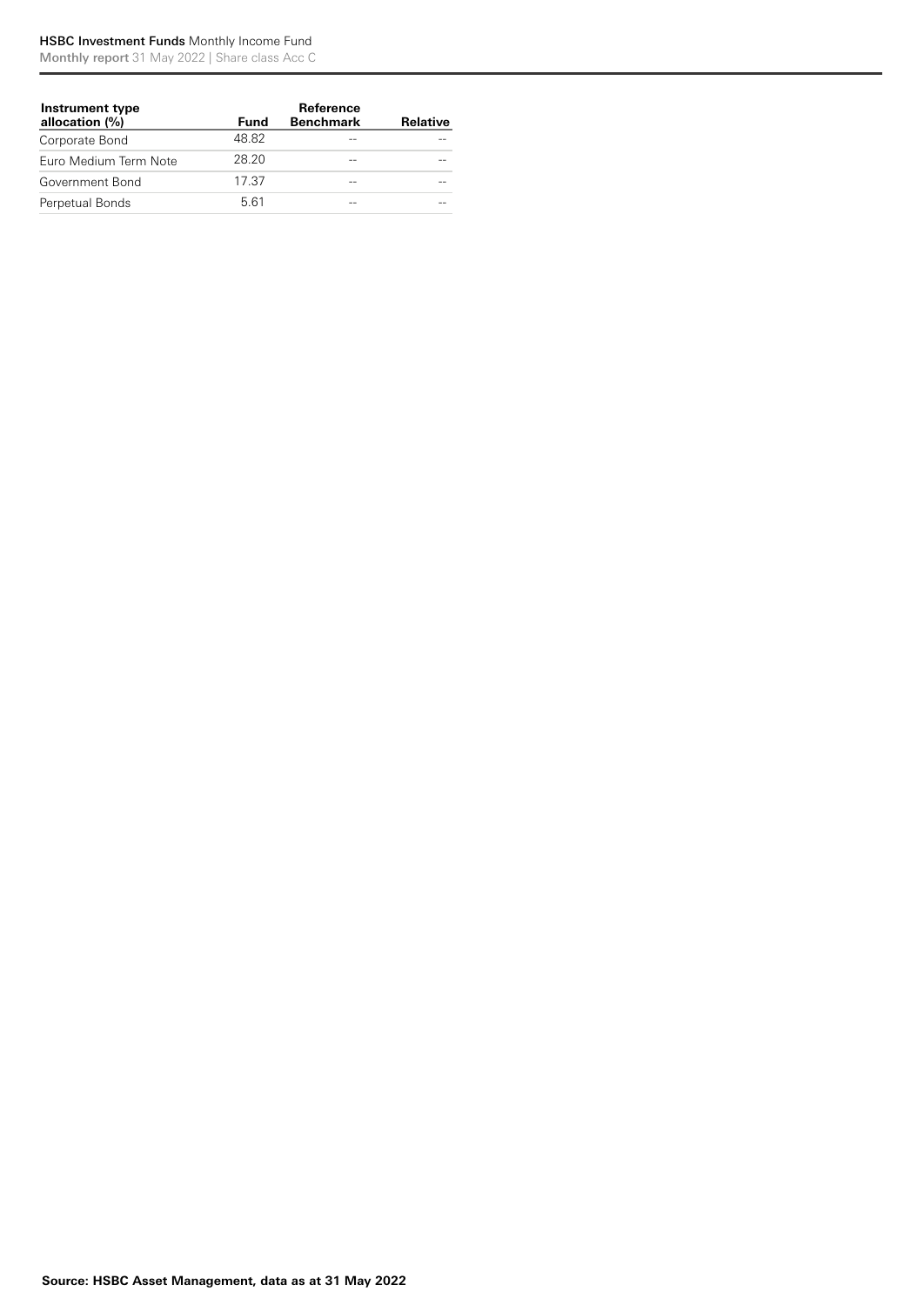## Monthly performance commentary

#### Equity

Contributors to relative performance included BARCLAYS PLC (Financials) with a total effect of 0.31%. Additionally, BP PLC (Energy) was in the top two contributors with a total effect of 0.3%.

Detractors included DRAX GROUP PLC (Utilities) with a total effect of -0.27% and IG GROUP HOLDINGS PLC (Financials) with a total effect of -0.25%.

During this period, positions were initiated in WOODSIDE ENERGY GROUP.

Sector allocation effects are residual to stock selection. At the sector level, effects were positive, given an overweight exposure to Energy.

#### Fixed Income

The fixed income assets value decreased in May by -1.42% and underperformed the reference benchmark by 8bps as markets were in a metaphorical tug-of-war between investor (a) worries that higher inflation will cause central banks to continue to move aggressively thereby engineering a recession and (b) investor optimism that inflation will taper, and central banks will find a way to slow tightening sufficiently to avoid recession. Credit markets continued their weakness as IG, HY and EM spreads widened over the month. Whilst Security Selection drove performance, adding 10bps due to positions Insurance and Financial Services, rates positions detracted from performance by 14bps. This was despite our underweight duration positioning.

May was a volatile and, in the end, a volatile month for Credit. Overall spreads widened at the global Investment Grade level by 2bp to 144 OAS as measured by the Bloomberg Global Aggregate Corporate Index while High Yield widened by 28bp to 480 OAS as per the ICE BoA Global High Yield Index. EMD continued to suffer albeit at a much slower pace than earlier in 2022. Sovereigns, as measured by the JPMorgan Emerging Bond Global Sovereign Index, widened by 4bp to +383 spread while IG and HY corporates moved +13bp to +218 spread and +32bp to +510 spread, respectively, as measured by the JPMorgan Corporate EMBI indices. Intra-month was also volatile where volatility in spreads surpassed 10bp in IG during the month and 75bp in HY.

Looking forward, we remain carefully positioned in funds. We see the market, at times, to be range bound and we look to trade the range both in terms of sector valuations but also individual credits.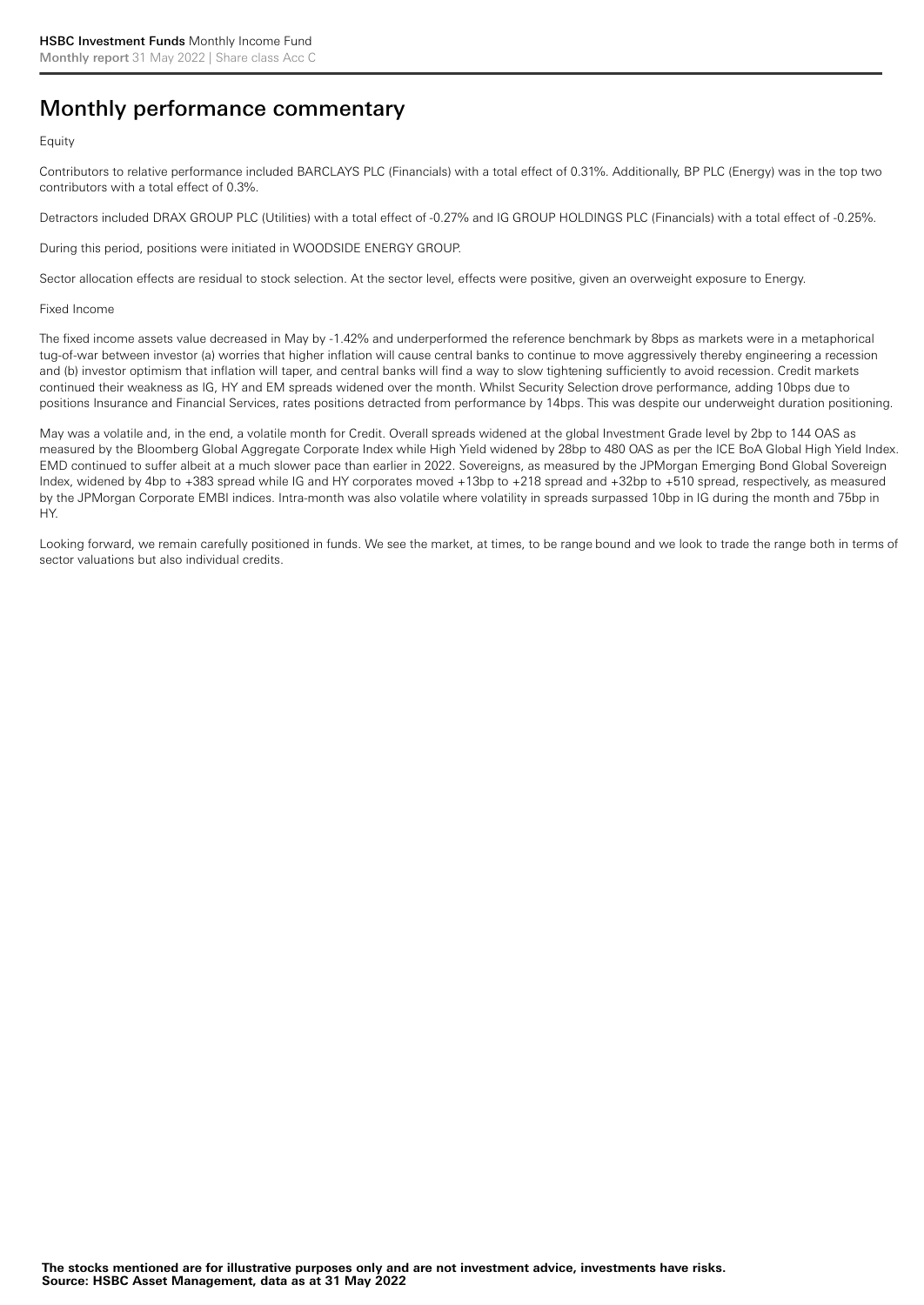#### Risk disclosures

- Liquidity is a measure of how easily the Fund's holdings can be quickly converted to cash. The value of the Fund's holdings may be significantly impacted by liquidity risk during adverse market conditions.
- Further information on the potential risks can be found in the Key Investor Information Document (KID) and/or the Prospectus or Offering Memorandum.

Follow us on:



For more information please contact us at E-mail:

Wholesale.clientservices@hsbc.com. www.assetmanagement.hsbc.com/uk To help improve our service and in the interests of security we may record and/ or monitor your communication with us.





#### Index disclaimer

Neither Markit, its Affiliates or any third party data provider makes any warranty, express or implied, as to the accuracy, completeness or timeliness of the data contained herewith nor as to the results to be obtained by recipients of the data. Neither Markit, its Affiliates nor any data provider shall in any way be liable to any recipient of the data for any inaccuracies, errors or omissions in the Markit data, regardless of cause, or for any damages (whether direct or indirect) resulting therefrom. Markit has no obligation to update, modify or amend the data or to otherwise notify a recipient thereof in the event that any matter stated herein changes or subsequently becomes inaccurate. Without limiting the foregoing, Markit, its Affiliates, or any third party data provider shall have no liability whatsoever to you, whether in contract (including under an indemnity), in tort (including negligence), under a warranty, under statute or otherwise, in respect of any loss or damage suffered by you as a result of or in connection with any opinions, recommendations, forecasts, judgments, or any other conclusions, or any course of action determined, by you or any third party, whether or not based on the content, information or materials contained herein. Copyright © 2021, Markit Indices Limited.

#### **Source: HSBC Asset Management, data as at 31 May 2022**